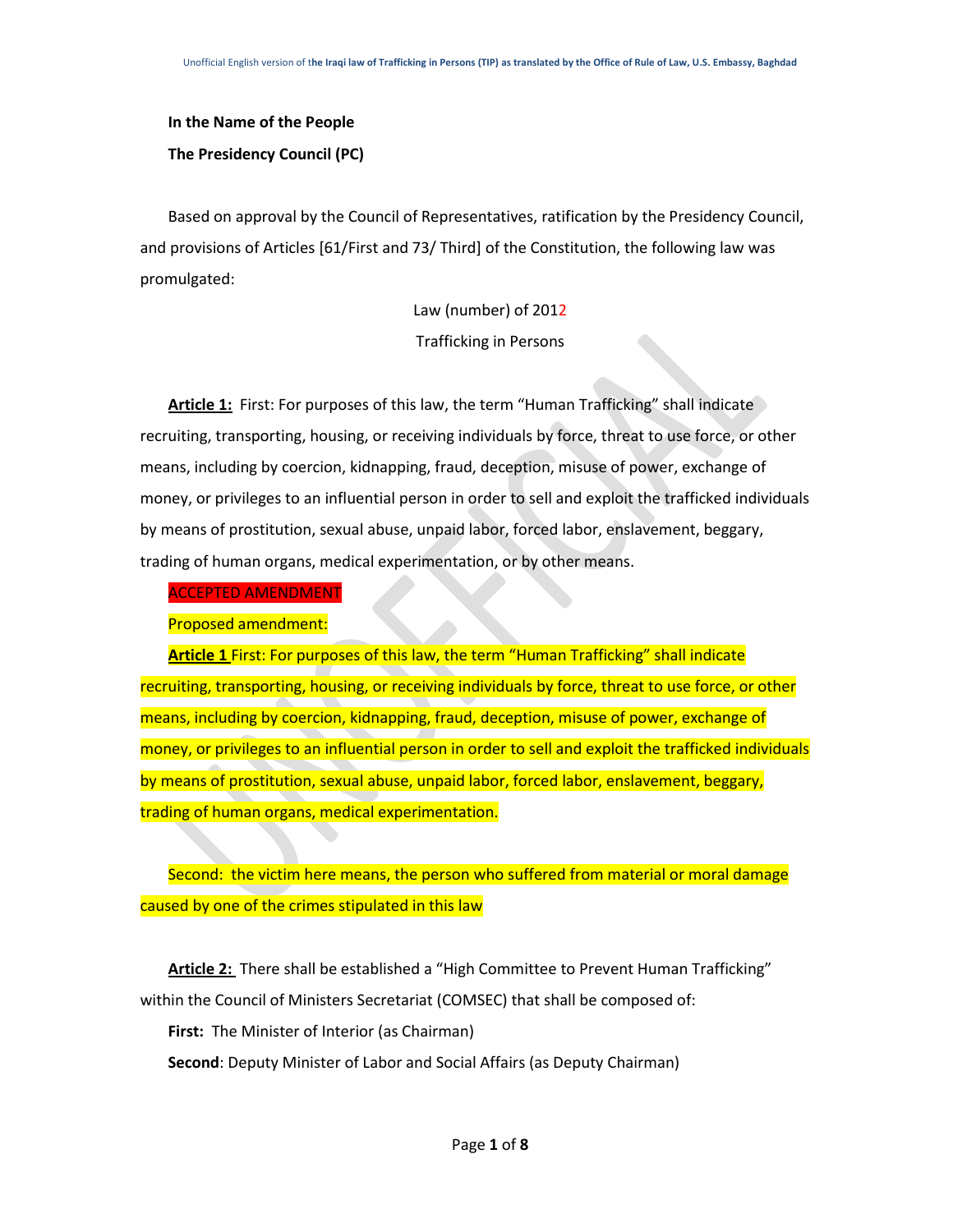**Third**: Representatives at the Director General (DG) grade at a minimum from the following ministries and entities:

- A. Ministry of Foreign Affairs
- B. Ministry of Justice
- C. Ministry of Finance
- D. Ministry of Health
- E. Ministry of Transportation
- F. Ministry of Labor and Social Affairs
- G. Ministry of Immigration and Displaced Persons
- H. Ministry of Human Rights
- I. The Iraqi National Intelligence Agency
- J. The High Commission of Human Rights
- K. Other entities to be selected by the Council of Ministers

#### ACCEPTED AMENDMENT

#### Proposed amendment:

**Article 2:** Formation of a committee within the Ministry of Interior called (the Central Committee to Prevent Human Trafficking) with Representatives from the irregular Regions and Governorates in the region, Ministries and relevant agencies shall undertake fulfillment of the goals of this law.

**Article 3:** To fulfill the goals of the law, the Commission is charged with the following duties: **First**: Designing plans and programs to combat and curb the phenomenon of human trafficking.

**Second:** Providing guidelines necessary to combat human trafficking and monitor implementation in coordination with concerned entities.

**Third:** Preparing reports on the topic of human trafficking according to related international agreements and submitting them to the Council of Ministers.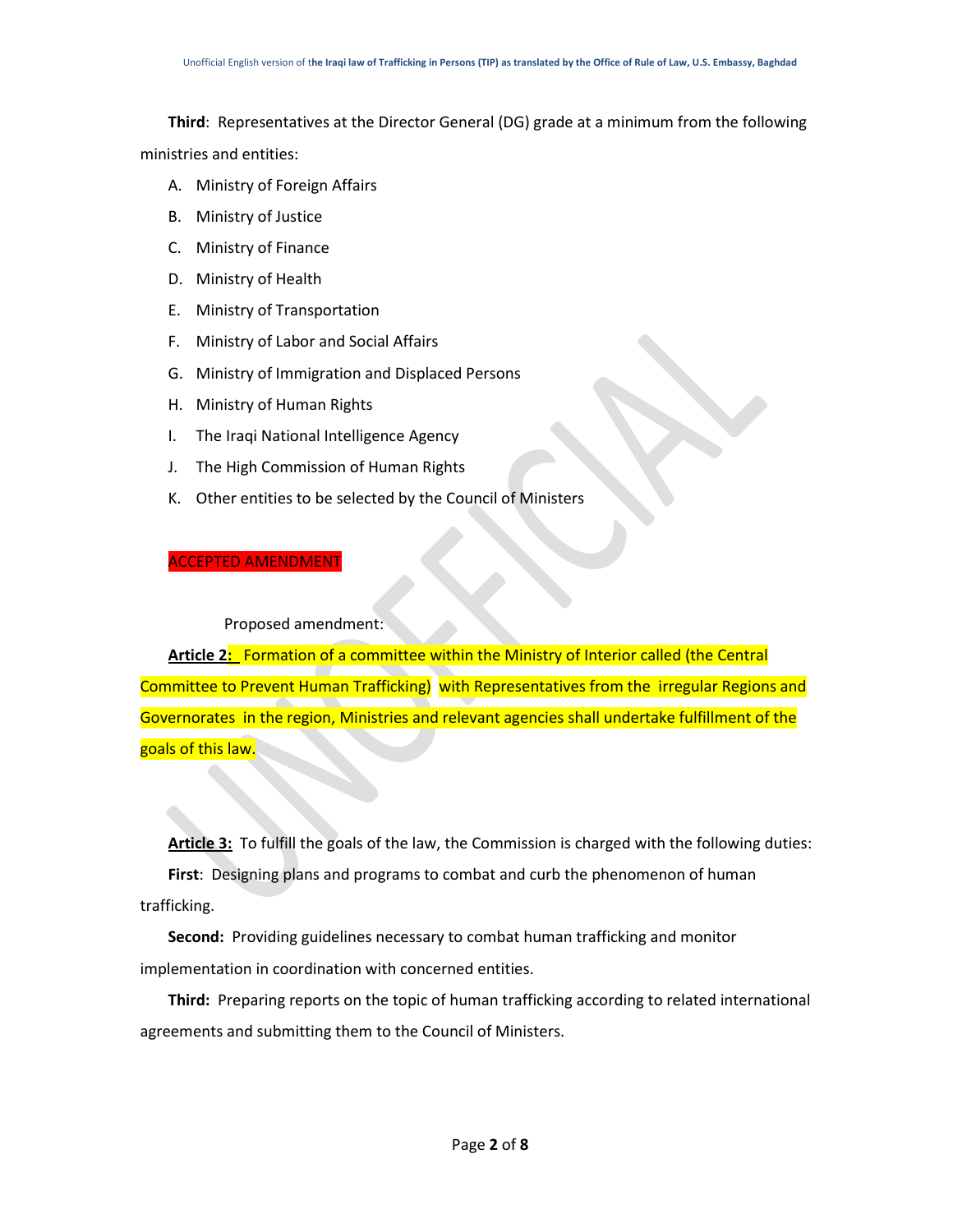**Fourth:** Cooperating and coordinating with concerned entities to assist victims of human trafficking and exchanging information and expertise with neighboring countries and others in this field.

**Fifth:** Proposing necessary measures to assist victims of human trafficking and to protect witnesses.

**Sixth:** Launching awareness and education campaigns to warn of the dangers of human trafficking in cooperation with civil society organizations, academic and religious establishments, and research centers.

**Seventh**: Issuing an annual report on human trafficking stating government efforts in combating it.

**Eighth:** Any other duties designated by the Council of Ministers.

ACCEPTED AMENDMENT

The proposed amendments:

Article 3: To fulfill the goals of the law, the Commission is charged with the following duties:

**First**: Designing plans and programs to combat and curb the phenomenon of human

trafficking.

**Second:** Providing guidelines necessary to combat human trafficking and monitor implementation in coordination with concerned entities

**Third:** Preparing reports on the topic of human trafficking according to related international agreements and submitting them to the Council of Ministers.

**Fourth:** Cooperating and coordinating with concerned entities to assist victims of human trafficking and exchanging information and expertise with neighboring countries and others in this field.

**Fifth:** Proposing necessary measures to assist victims of human trafficking and to protect witnesses and victims.

**Sixth:** Launching awareness and education campaigns to warn of the dangers of human trafficking in cooperation with civil society organizations, academic and religious establishments, and research centers.

**Seventh**: Issuing an annual report on human trafficking stating government efforts in combating it.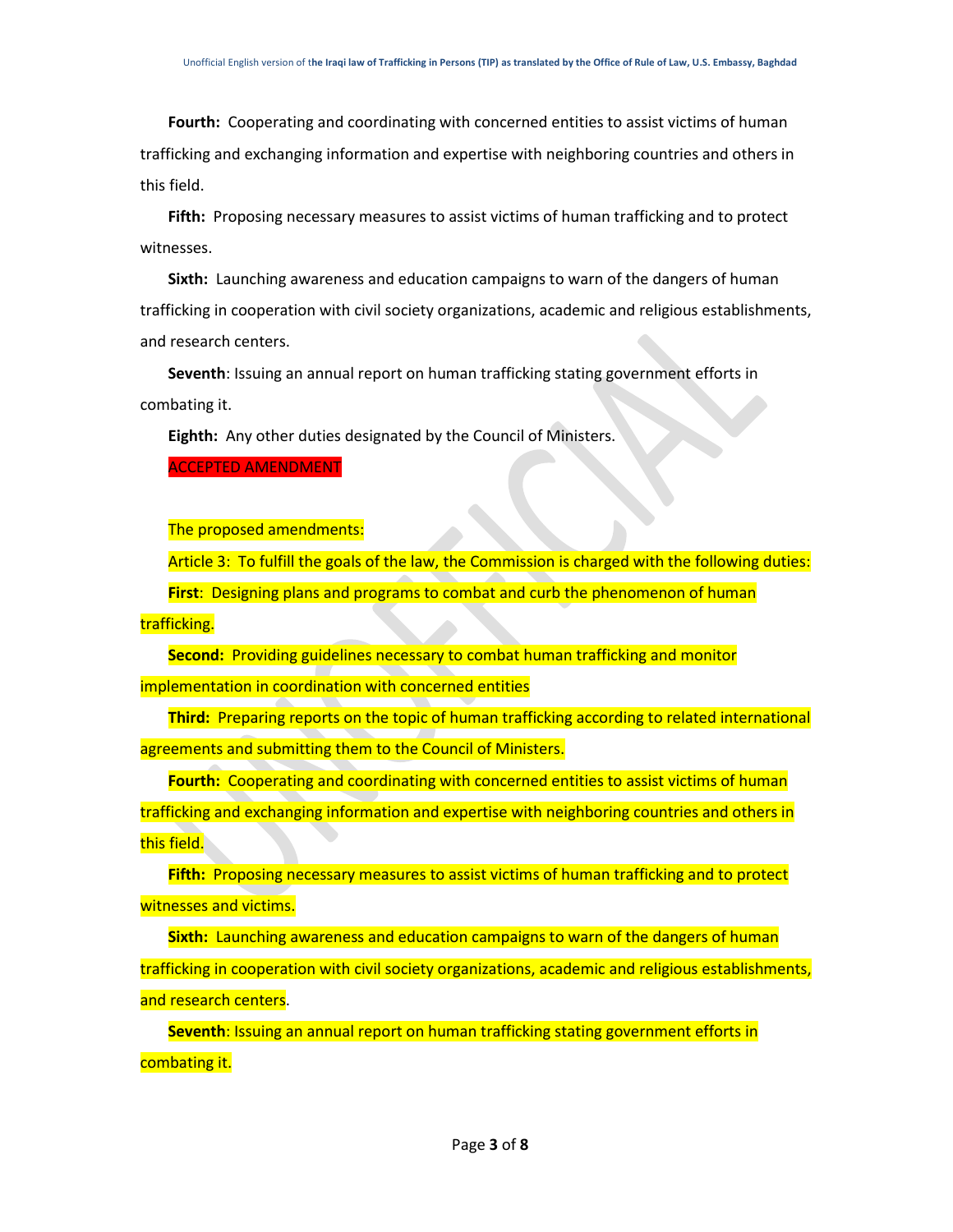# Eighth: Pursuing Iraq's accession to the International Conventions on combating human trafficking

## **Article 4:**

**First:** A subcommittee named, "the Subcommittee to Combat Human Trafficking" shall be established in each province to help the victims of the human trafficking; the subcommittee shall be headed by the governor and shall include members from the ministries of Interior, Finance, Justice, Immigration, Health, Labor and Social Affairs, Human Rights, and the Iraqi National Intelligence Agency. This subcommittee shall undertake the same tasks of the Higher Commission stipulated in Article (3) of this law.

**Second**: The subcommittees mentioned in Item (4/First) shall submit their proposals and recommendations to the Higher Commission.

**Third:** The committee President shall determine dates, quorum, procedures for decisionmaking, and work progress of the committee and provincial subcommittee.

ACCEPTED AMENDMENT

The proposed amendment:

First: A subcommittee named, "the Subcommittee to Combat Human Trafficking" shall be established in each district or irregular province to help the victims of the human trafficking; the subcommittee shall be headed by the governor and shall include A from the Ministry of Interior. this committee will handle the fulfilling of this law, and can use the representatives of ministries and relevant agencies.

**Second**: The subcommittees mentioned in Item (4/First) shall submit their proposals and recommendations to the central Commission.

**Third:** The committee President shall determine meetings of the central committee and subcommittees in the irregular regions and governorates, quorum, procedures for decisionmaking, and work progress of the committee and provincial subcommittee.

### **Article 5:**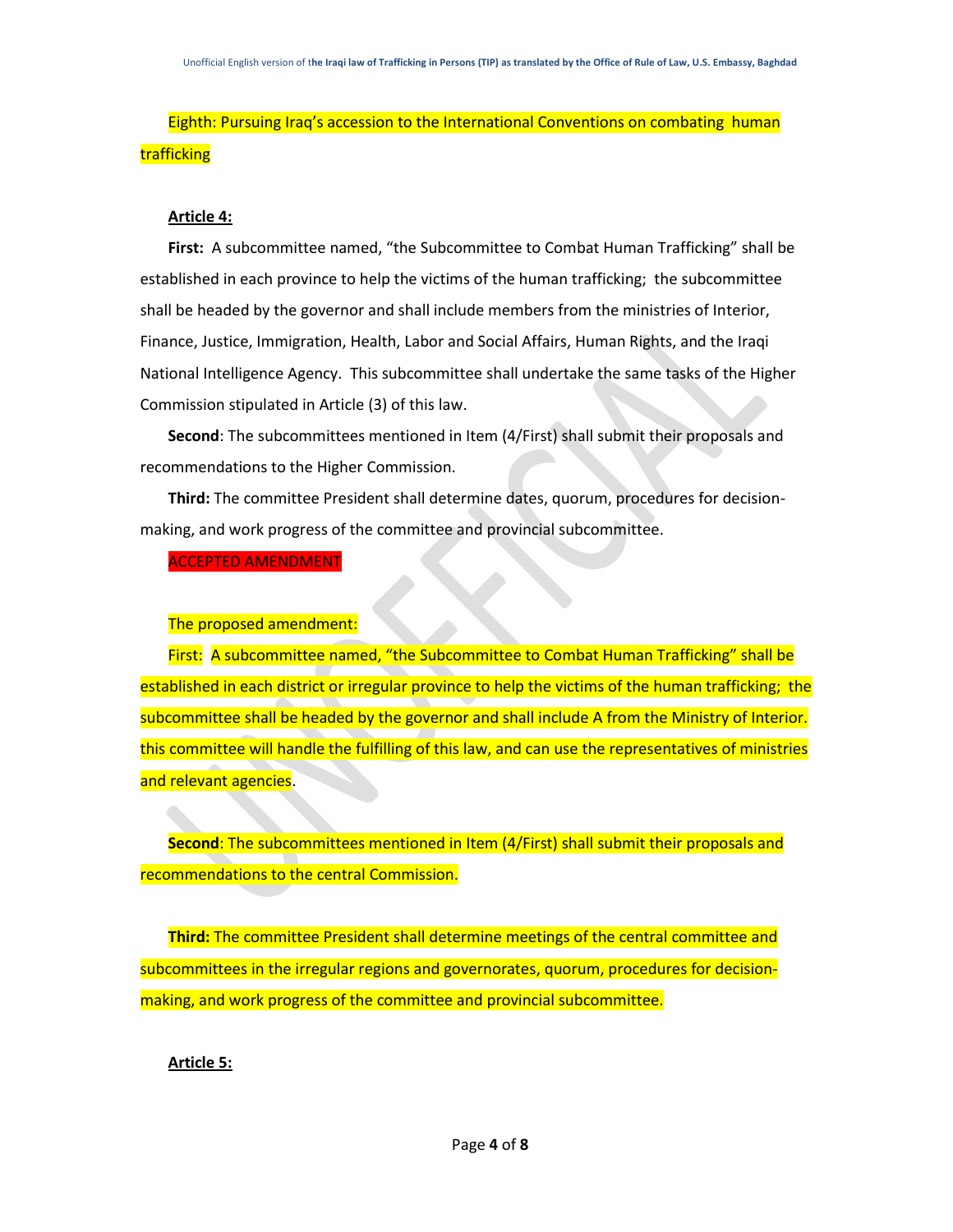**First**: A person who commits the crime of Human Trafficking stipulated in Article (1) of this law shall be punished by temporary imprisonment and a penalty not less than 5 million, and not exceeding 10 million, Iraqi dinars.

**Second:** A person who commits the crime of Human Trafficking by the following means shall be punished by imprisonment not exceeding 15 years and penalty not exceeding 10 million Iraqi dinars:

- A. The use of any form of coercion, including blackmail, threat, and/or confiscation of travel or official documents.
- B. The use of fraudulent means to deceive or victimize victims.
- C. Giving or receiving money or privileges in exchange for approval from a person of authority or guardianship over the victim.

#### **Article 6:**

**First**: A person who commits the crime of Human Trafficking under one or more of the following circumstances shall be punished by life imprisonment and penalty not less than 15 million, and not exceeding 25 million, Iraqi dinars:

**First**: If the victim is under 18 years of age, female, or disabled

**Second**: If the crime was committed by an organized crime group or of international nature

**Third**: The crime was committed by kidnapping or torture

**Fourth**: The perpetrator is an immediate or second relative, guardian, or spouse of the victim

**Fifth**: The trafficking resulted in terminal illness or permanent disability to the victim

**Sixth**: The trafficking affected multiple persons or for a multiple of times

**Seventh**: The trafficking was carried out by a government employee or a person

commissioned to public service

**Eighth**: Exploitation of influence or a victim's weakness or need

ACCEPTED AMENDMENT

**WITH ADDITION S**

#### **The proposed amendment:**

**First**: If the victim is under 18 years of age

**Second:** if the victim is female, or disabled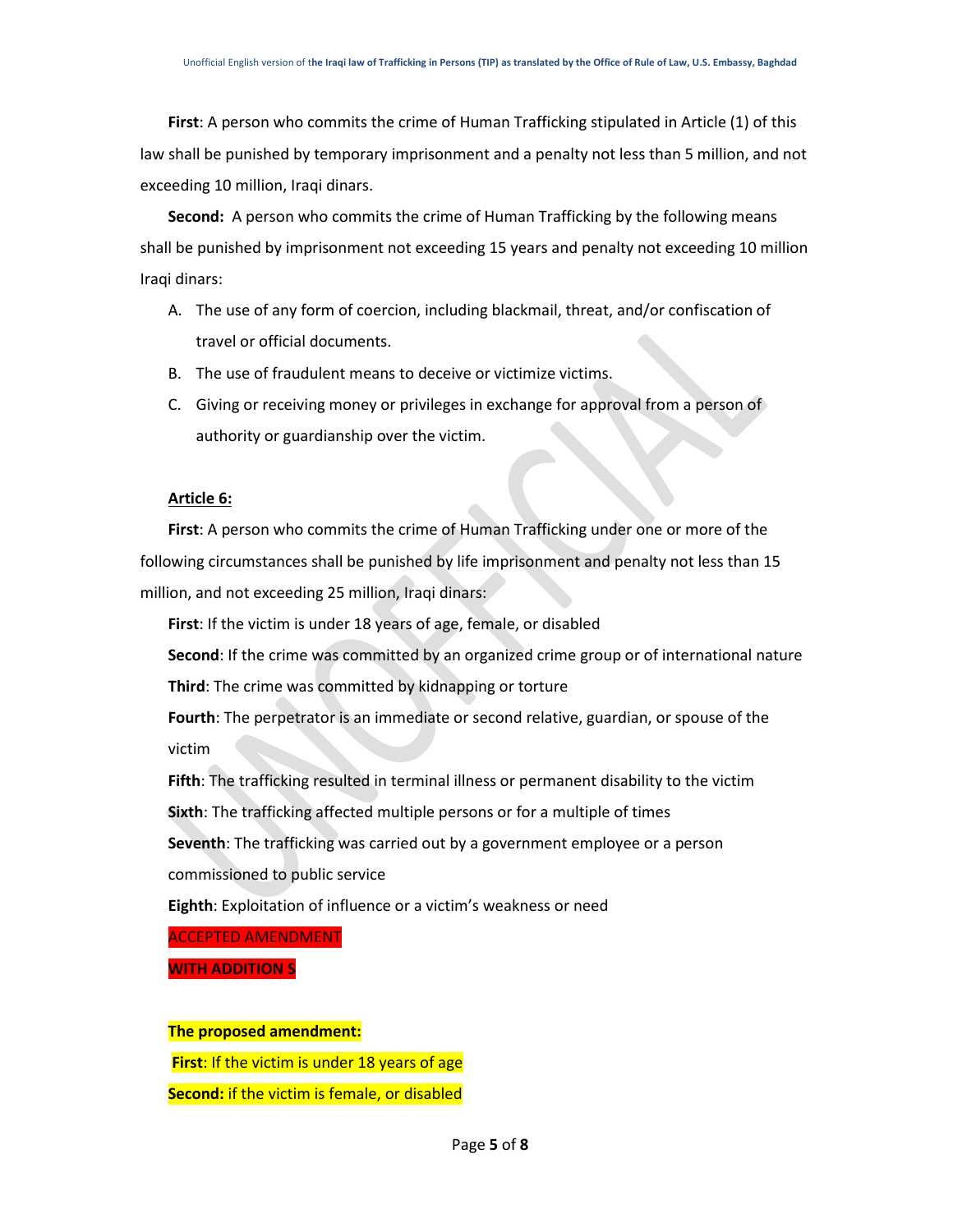**Third:** If the crime was committed by an organized crime group or of international nature **Fourth**: The crime was committed by kidnapping or torture **Fifth:** The perpetrator is an immediate or second relative, guardian, or spouse of the victim **Sixth:** The trafficking resulted in terminal illness or permanent disability to the victim **Seventh:** The trafficking affected multiple persons or for a multiple of times EIGHTH: The trafficking was carried out by a government employee or a person commissioned to public service

NINTH: Exploitation of influence or a victim's weakness or need

Article 7: A person who committed one of the following acts shall be punished by imprisonment of not less than 3 years or by a penalty not less than 10 million, and not more than, 20 million, Iraqi dinars, or both penalties:

**First:** Established or managed an internet website to engage in human trafficking **Second:** Engaged or facilitated a human trafficking contract using the internet

**Article 8**: If the act of Human Trafficking leads to death of the victim, the punishment shall be capital punishment.

#### **Article 9:**

**First:** A legal person who is proved to be an accomplice in a crime (committed in person, through an accomplice, or to his personal benefit) shall be punished by a fine not less than 5 million Iraqi dinars and not higher than 25 million Iraqi dinars, provided this punishment does not contravene a sentence determined against a person (authorized or responsible for) administering the legal person if this administrator was proven to have participated in the crime.

**Second:** A court may permanently or temporarily revoke the status, stall the activities, or close the Office of a legal person if it were proven that he has committed a criminal act prohibited by this law.

**Article 10:** Consent by a victim to human trafficking shall not be accepted as a defense.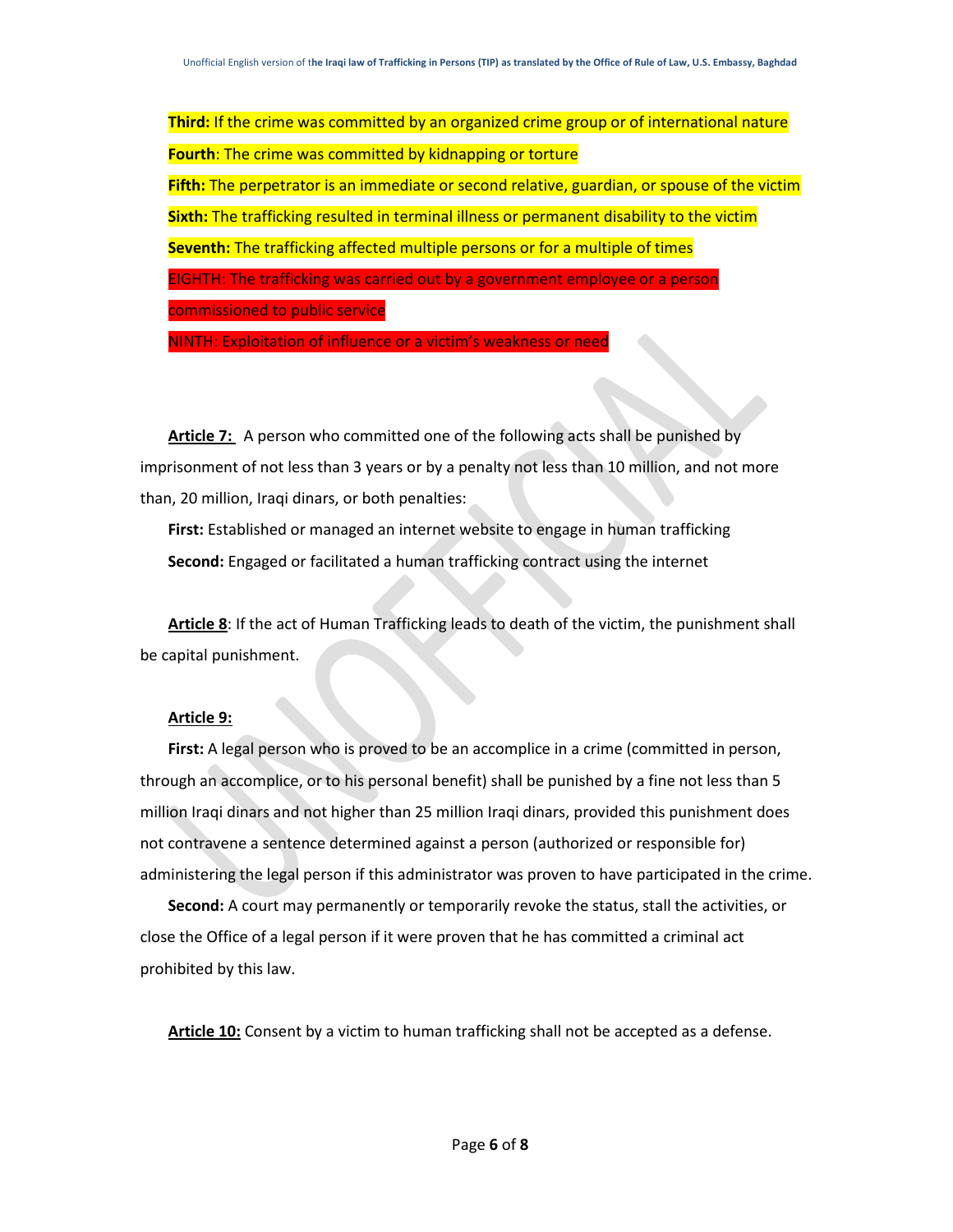**Article 11:** Concerned State directorates shall commit (while taking into consideration the needs of the babies) to assisting the victims of human trafficking with special consideration to children needs, as follows:

**First:** To provide victims medical examination by a specialized doctor.

**Second:** Provide linguistic assistance to non-Iraqi victims.

**Third:** Provide assistance, legal consultation, and guidance to victims.

**Fourth:** Secure contact with the victim's family (if any), country of citizenship, and civil society organizations to obtain necessary assistance.

**Fifth:** Provide necessary protection to victims and witnesses.

**Sixth:** Guard information privacy, respect privacy, and preserve the dignity of victims.

**Seventh:** Provide financial assistance and a temporary shelter based on gender and age classification.

**Eight:** To provide social, psychological, and physical rehabilitation by establishing specialized rehabilitation centers or care houses based on special program to reintegrate the victims in society.

**Ninth:** Provide work opportunity, training, and education.

**Tenth:** Facilitate their stay in Iraq by granting temporary entry and residence visas and, if necessary, pertinent travel documents.

**Eleventh:** Provide diplomatic support to non-Iraqi victims to facilitate their return to their home countries.

**Article 12:** The provisions of law number (111) of 1969 (Penal Code) shall apply to provisions not specifically stipulated in this law.

### **Article 13:**

**First:** The Council of Ministers may issue rules to facilitate the implementation of provisions of this law.

**Second**: The Council of Ministers may issue regulations to facilitate the implementation of provisions of this law.